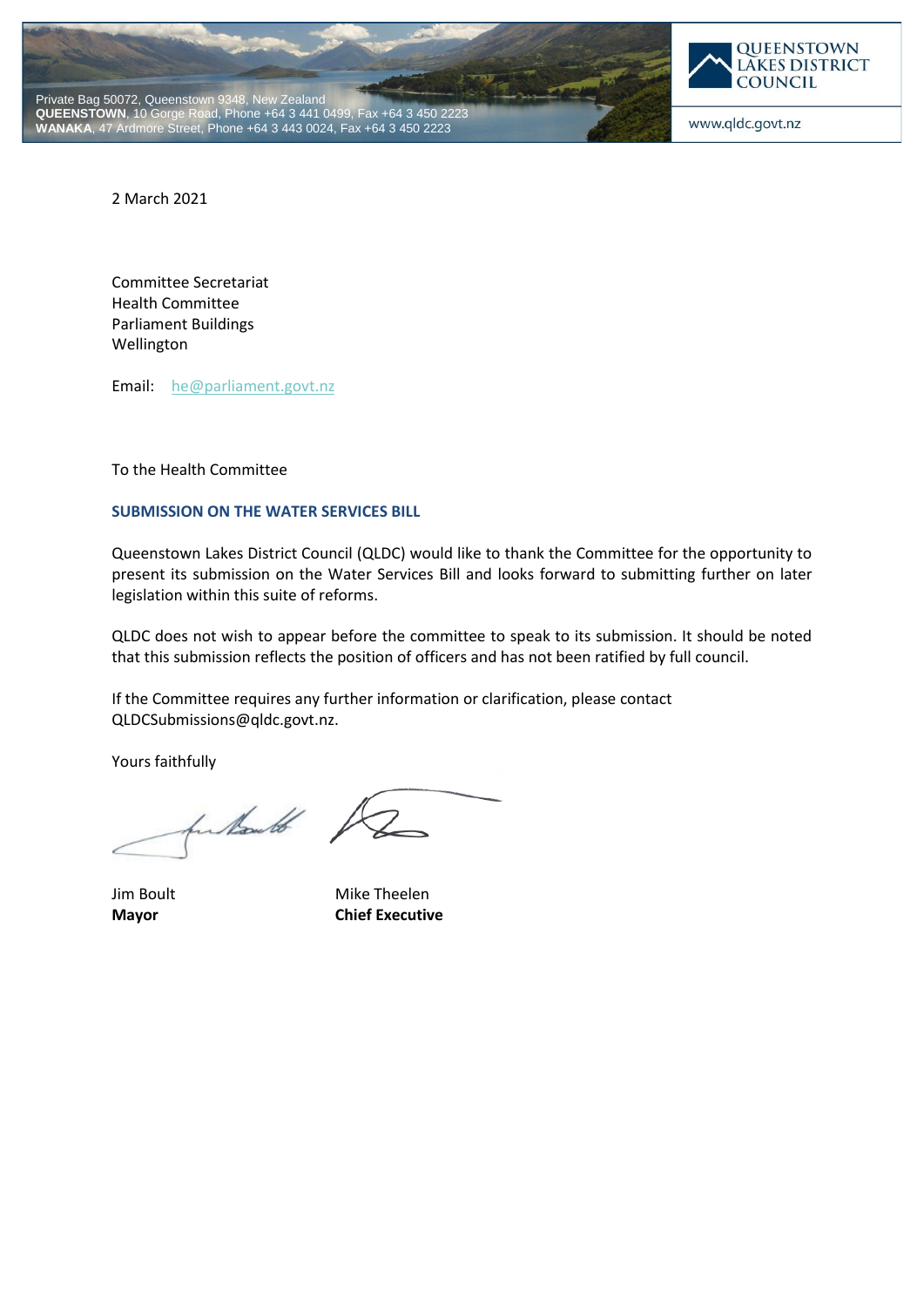#### **SUBMISSION ON THE WATER SERVICES BILL**

Queenstown Lakes District Council's submission, reflects the specific challenges faced by the district with regards to the Water Services Bill. The Queenstown Lakes is a district with traditionally high visitor numbers<sup>1</sup> and carries significant responsibility for the reputation of New Zealand tourism. The safety of drinking water supplies is of importance on a scale larger than the resident population would suggest. QLDC is therefore broadly supportive of the steps that have been outlined within the Water Services Bill and supportive of the intent shown to ensure that drinking water supplies across the country are safe and reliable.

QLDC does however have concerns regarding the lack of resourcing facing the sector and the limited operational budgets that many, including territorial authorities are working to after the impact of the Covid pandemic. Furthermore Council is mindful of the financial burden the Bill may cause the community to carry, given the district's many water supplies are spread across a large geographical area.

Queenstown Lakes District Council has also been a part of a submission on this Bill as one of eight territorial authorities of the Otago and Southland Region, namely the Otago Southland Councils. In respect of many aspects of the Bill, it's important to demonstrate QLDC's commitment to the wider region and to provide a unified voice for the area. QLDC's individual submission herein, should be read alongside Council's support for the joint statement.

Whilst QLDC has provided constructive commentary in relation to the specifics of the Bill across both submissions, insufficient information is currently available for the Council to determine its position as to whether or not it fully supports the overarching model of reform proposed. There are a number of unanswered questions relating to the implications of these reforms for our communities and headwater catchment areas. Better understanding of community engagement, investment prioritisation and levels of service achievable through a consolidated approach will be needed before such a position can be taken. The implications of these reforms for local democracies and economies are significant, particularly when considered in tandem with pending RMA reform. Engagement with this process should not be misconstrued as support for reform.

# **1.0 Definition of Drinking Water**

- 1.1 Section 25(2) defines sufficient quantity as the quantity of drinking water that is sufficient to support the ordinary drinking water needs of consumers at the point of supply where drinking water is "water used for human consumption, oral hygiene, preparing food and drink or other products for human consumption and washing utensils used for eating, drinking or preparing, serving or storing food or drink for human consumption".
	- 1.1.1 Currently, the community expects not only a sufficient supply of drinking water (as defined by the Act) but also water to meet other household requirements, as it is artificial to separate the two as within the current model. QLDC recommends that the definition should be amended to include all water supplied through the water supply scheme.
	- 1.1.2 Further consideration needs to be given to the improvement and encouragement of other water schemes that can better meet the need for

-

<sup>1</sup> https://ecoprofile.infometrics.co.nz/queenstown-lakes%2bdistrict/Tourism/TourismGdp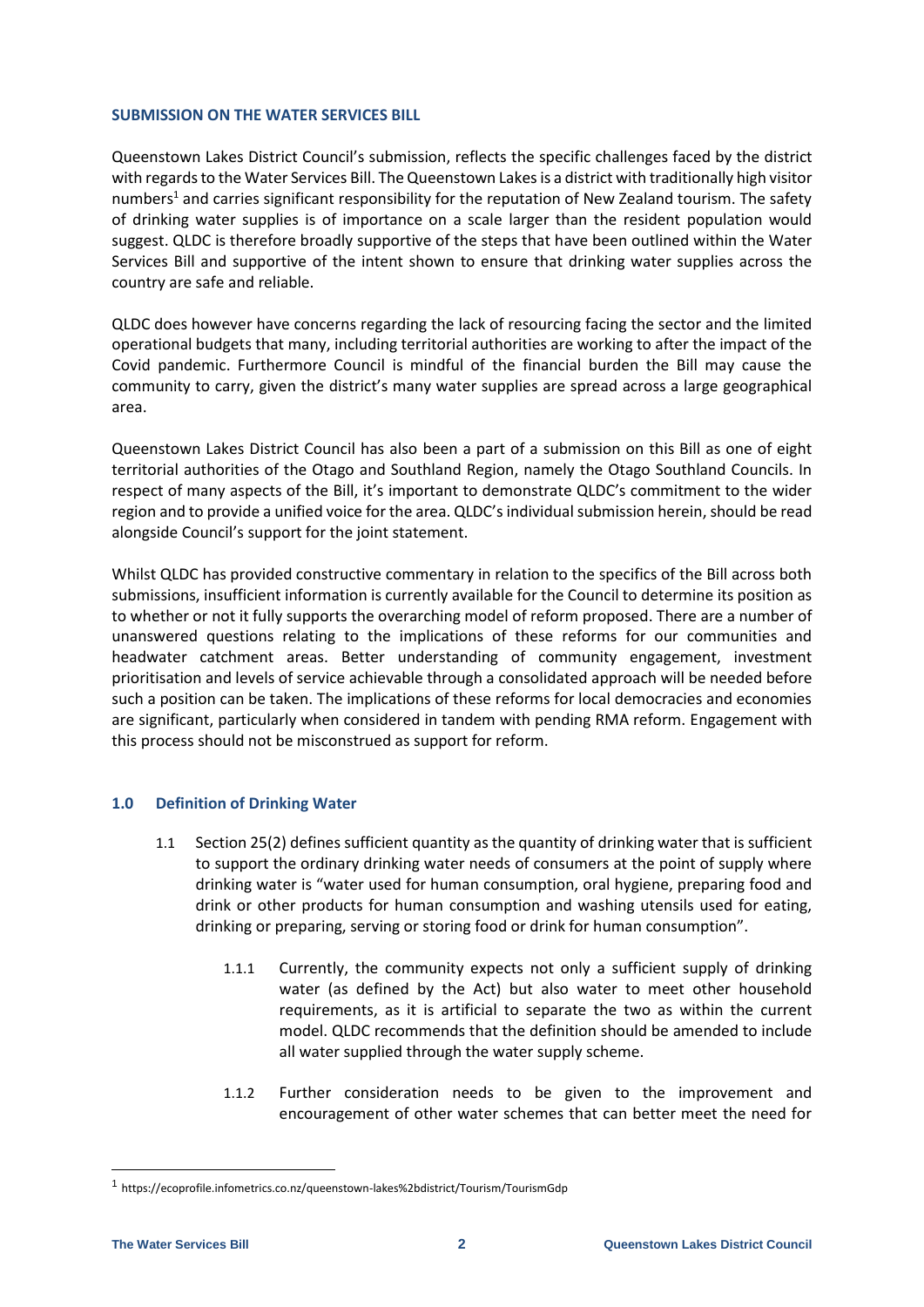non-drinking water. The reduction of emissions and improvement of water health should be key objectives.

### **2.0 Liability of Elected Officials**

- 2.1 QLDC notes that the Bill seeks to outline parameters of liability that provide broad exemption for elected members of Council. QLDC recommends that this section is given far greater consideration before being finalised and that alternative models of shared liability are considered.
	- 2.1.1 QLDC recommends that exemptions for elected members should follow the Health and Safety at Work Act 2015 (HSWA) model where an exemption for elected members should apply to offences relating to failure to comply with the due diligence duties of officers. The HSWA does not exempt elected officials from other serious offences relating to adverse, coercive, or misleading conduct.

### **3.0 Concerns over Available Resources**

- 3.1 The administrative burden on local authorities with multiple large water supplies will lead to resourcing issues given the timeframe given for compliance.
	- 3.1.1 QLDC currently has responsibility for eight water supplies that each serve 500 or more consumers for at least 60 days, as well as three smaller supplies. Given the large number of water supplies and the requirement in the Bill to provide an updated water safety plan for each water supply within a relatively short period, QLDC would request for an approach to be designed to stagger this provision.
	- 3.1.2 A stepped, risk based approach would alleviate the administrative burden on already stretched resources, and would also alleviate the heavy financial burden placed on the rate paying community on funding additional resources within one year.
	- 3.1.3 An alternative option to alleviate the administrative burden would be to allow plans to be updated as they become due under the previous Health Act provisions which would see all water safety plans being updated within five years.

# **4.0 Private Supplier Resources and Expertise**

- 4.1 QLDC interprets the Bill having been written in a way that will lead to smaller private suppliers being unable to comply with the regulations due to compliance and financial obligations.
	- 4.1.1. The cost to each supplier, and the administrative load placed on small private suppliers to provide complex documentation, regulation, and implementation of measures may prove prohibitive. This may lead to Council intervention to manage individual water supplies if the new regulator enforces the territorial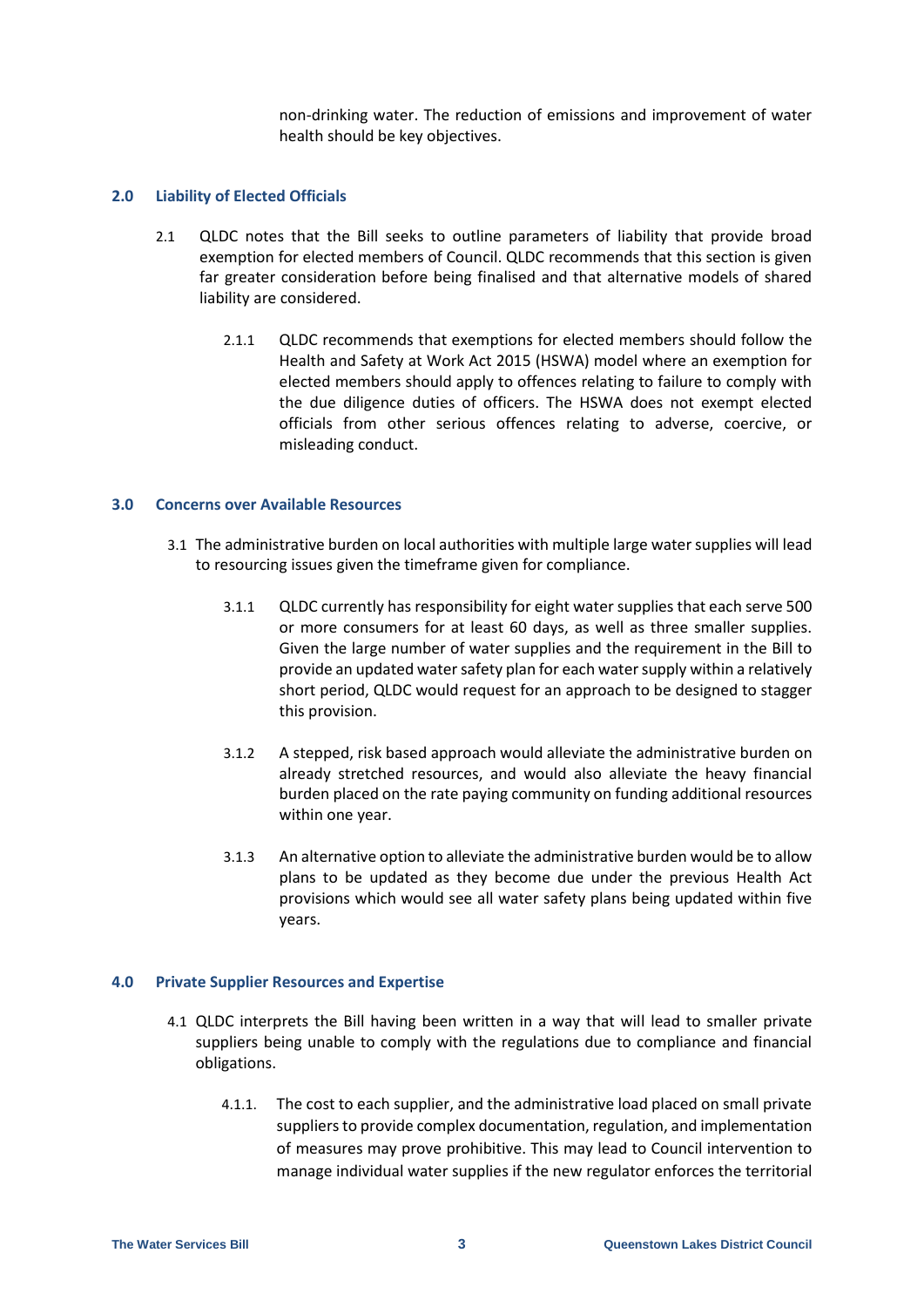authority to step in, putting additional strain on Council services, resources and rate payers.

- 4.1.2. At this stage the risk to Council is an unknown quantity as, where private water schemes are a permitted activity within the Regional or District Plan or are long established, few records are held of the number of these schemes in operation.
- 4.1.3. Of those private suppliers that are able to provide and implement a water safety plan, there will be a number that will be drawing from the same source water. There is concern that there will be a large amount of unnecessary doubling up of source water risk management plans provided by each of these suppliers.
- 4.1.4. Annual renewal of supply registration may be unnecessary, and an alternative could be updating the register upon change of ownership or supply configuration. One of the six fundamental principles articulated in the Havelock North Drinking Water Inquiry is 'change precedes contamination of drinking water, and must never be ignored'. Applying this principle and updating Taumata Atowai, and re-registering when changes occur may be sufficient for some suppliers. Additionally this approach may be appropriate for larger suppliers in some cases.
- 4.1.5. QLDC looks forward to reviewing Taumata Arowai's Drinking water compliance, monitoring, and enforcement strategy with robust details of how Taumata Arowai intends to support drinking water suppliers of different types, sizes, and abilities to build and maintain capability to comply with their regulatory responsibilities.

# **5.0 Exemption Powers**

- 5.1 Further information is required regarding the exemptions powers contained in the Bill.
	- 5.1.1 Exemption powers should not be used as a means to cover the transitional period while suppliers work to meet regulatory requirements. Any transition periods should be stated clearly within each relevant part of the Bill.
	- 5.1.2 It is not clear as to why section 56(2) requires exemption from all of the requirements in 56(1) and there is no option to apply for an exemption from a singular requirement or any combination of.
	- 5.1.3 A framework around the minimum expectation for exemptions regarding residual disinfection should be included in the Bill to clarify the limitations that will be applied to each exemption request. QLDC requests that Taumata Arowai does not grant any exemptions to the requirement for residual disinfection until such a framework is released.
	- 5.1.4 QLDC would also like to see exemption powers sit with an appropriately skilled review board, specifically appointed for this purpose.